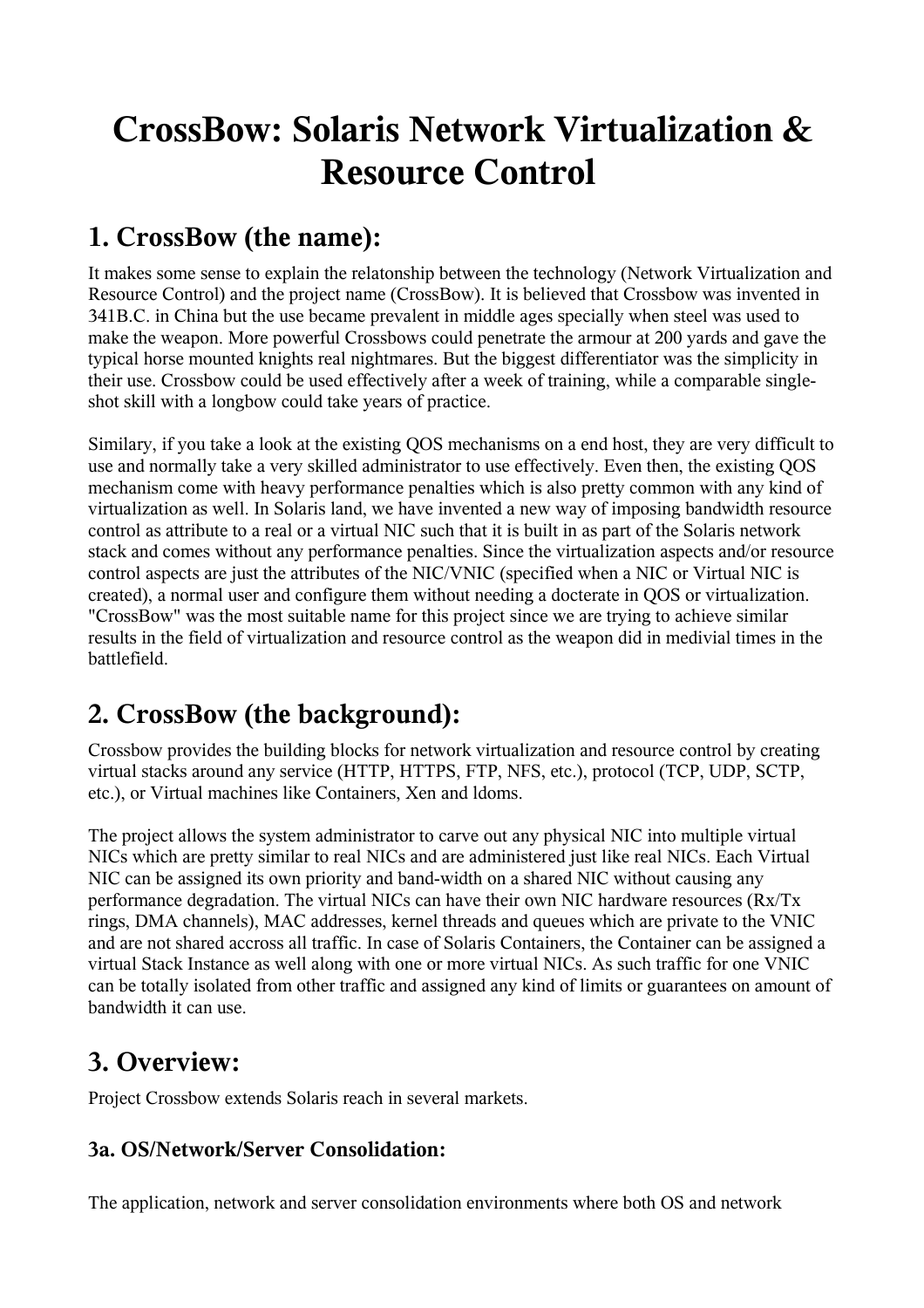virtualization play a big role. This market is typically driven by the cost of owning and managing physical machines and physical networks. The sweet spot for these horizontally scaled environment are the 2-4 socket machines which appear as 4-8 CPU machines in case of x86/x64 systems and 32-64 CPU machines in case of SUN's new Niagara based servers. From total cost of ownership perspective, these blades have only one physical NIC (1Gb or 10Gb) but are trying to run multiple virtual machines (Xen, Containers, ldoms) which have to share the NIC resources and the available bandwidth.

The problem gets worse because for 3 decades we have been designing application to go as fast as possible and any congestion control is the job of the transport layer (if at all). So if one virtual machine is using UDP based traffic, then other virtual machines on the same system using TCP traffic will suffer badly. Even within same transport (TCP for instance), bulk througput applications like ftp/http etc will have a very negetive impact on interactive traffic and latency sensitive applications.

The goal of the project Crossbow is to different virtual machines share the common NIC in a fair manner and allow system administrators to set preferential policies where necessary (e.g. the ISP selling limited B/W on a common pipe) without any performance impact.

#### **3b. Traditional QOS and application consolidation:**

Exisiting host based QOS mechanism are very complex to setup and typically come with a sizable performance penalty and increase in latency. The big part of the problem is the interrupt based delivery mechanism for inbound packets and the QOS being implemented by a separate layer (typically between NIC driver and IP). The network and transport layer of the host stack is unware about the QOS layer. The packets are already delivered to the host memory by means of interrupts and the QOS layer needs to classify the packets to various queues before it can apply the policies. In case the packet can not be processed because the bandwidth usage for that class is exceeded, it sits in a queue while still consuming system memory.

Project Crossbow integrates stack virtualization and QOS as part of the stack architecture itself to offer a large subset of QOS type functionality at zero performance penalty and simple administrative interfaces. It also integrates diffserv with the stack where a virtual NIC can set and read the diffserv based labels. Since Crossbow architecture is limited in differentiating the traffic based on layer 2, 3, and 4 headers only i.e. the VLAN tag, local mac address, local IP address, protocol, and ports; the functionality offered is a subset of exisiting QOS mechanism although it covers 90% of the use cases without any performance penalty. This is the prime reason why project Crossbow refers to the bandwidth related policies as 'Bandwidth resource control' instead of QOS.

#### **3c. Horizontally scaled markets:**

This is the market segment made up of low priced volume servers (typically 2-4 socket machines) which offer services which require little or no sharing of data between them. The small servers can be standalone machines in a rack or blades in a chasis. Grids are another way to use volume servers to achieve the output of the traditional large SMP machines or main frames.

In case of blades which share a common 10Gb NIC to the chasis, Crossbow again provides the sharing of bandwidth in a fair manner. In addition, the Crossbow provided APIs for network management, virtualization and bandwidth resource control can be use by 3rd party management softwares to propogate the common policy throughout the server farm or all the blades in the chasis. In a Solaris based homogenous environments, its very easy to mark an application or a virtual machine (based on port or IP address) as critical and propogate the same policy through all the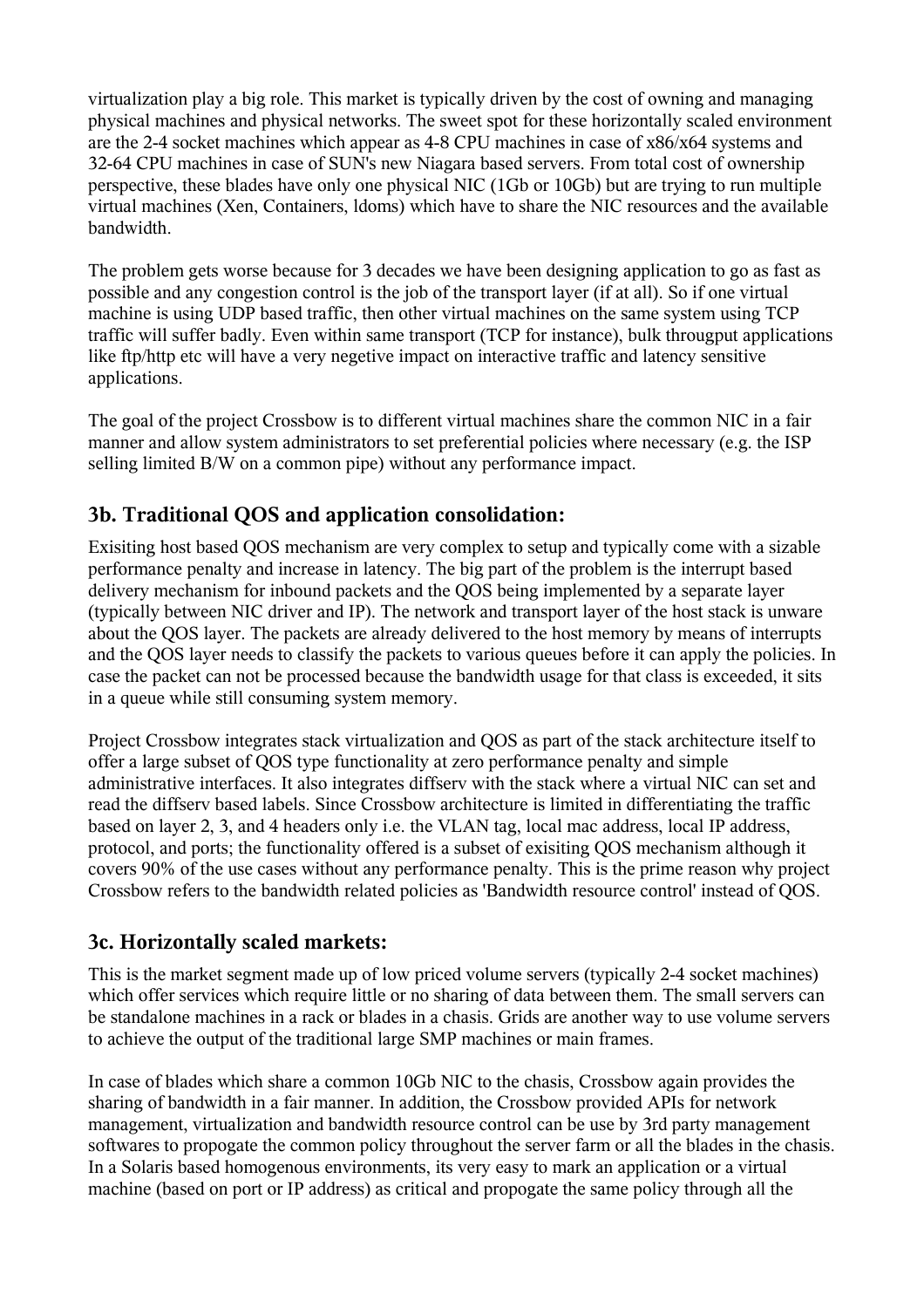machines. The diffserv labels can be added appropriately such that the policy is honoured by all machines and network element in the center.

# **4. Technical problems in exisiting architectures:**

As mentioned earlier, the host based QOS systems work as a layer between the network stack and as such are pretty inefficient in providing the QOS services required of them. But that is not all.

The exisiting interrupt driven packet delivery model pecludes any kind of policy enforcement and fair sharing. When a NIC interrupt is raise, it is at a highest priority and the CPU has to context switch whatever processing to deal with the interrupt. Most of the time, the processing of a critical packet is interrupted to deal with the arrival of a non critical packet.

The anonymous packet processing in the kernel is another major problem in virtualizing the stack and enforcing any kind of bandwidth resource control (including fairness). 80% of the work is already done for an incoming packet when the stack determines that no one is actually interested in the packet and it needs to drop it. In other words, the cost of dropping unwanted packets is too high.

Everything in the host flows through common queues and is processed by common threads which make enforcing policies based on traffic type very difficult. Recv or xmit of each packet impacts processing on any other packet on that particular CPU.

In most of the virtualized environments, the pseudo NIC in the virtual machines has no way of knowing about the hardware capabilities of the real hardware (even simple things like hardware checksum) because of the presense of the bridge in between and ends up making negetive performance impact. In addition, there is no mechanism to share the NIC in a fair manner. The transition of typical packet from the dom0 to domU also causes severe performance problems.

# **5. CrossBow Architecture:**

The Crossbow architecture starts out by integrating network virtualization and resource control as part of the stack architecture. The Solaris 10 network stack has already been designed for the next decade where the connection to CPU affinity is maintained and the upper stack has tight control over the NIC resources.

Crossbow builds on top of that by pushing the classification of packets based on services, protocols or virtual machines as far below as possible. If the NIC hardware itself has ability to divide onboard memory into segements/queues (know as Rx and Tx rings) which can preferably haev their own DMA channels and MSI-X interrupts, the stack programs the NIC classifier to classify packets based on configured policies to different Rx rings. Each Rx/Tx ring is owned by a CPU and a separate kernel queue know as serialization queue which controls the rate of packet arrival into the system based on configured bandwidth.

The Rx/Tx ring, the associated DMA channel, MSI-X interrupt, the serialization queue, the CPU, and processing threads are all unique for the service, protocol or virtual machine in question and can be assigned a unique MAC address and a Virtual NIC which becomes the administration entity that can be administered like a normal NIC. The NIC classifier drives the incoming packets to the correct RX ring from where the Squeue owning the Rx ring (and VNIC) will pull the packets via polling mode based on fair sharing of resources or configured bandwidth. The interrupt mode is used only when the Squeue has no packets to process and the Rx ring is empty. Each individual Rx ring is dynamically switched between interrupt and polling mode. Incoming packets that exceed the configured bandwidth limit remain in the NIC itself in their corresponding Rx ring and are pulled in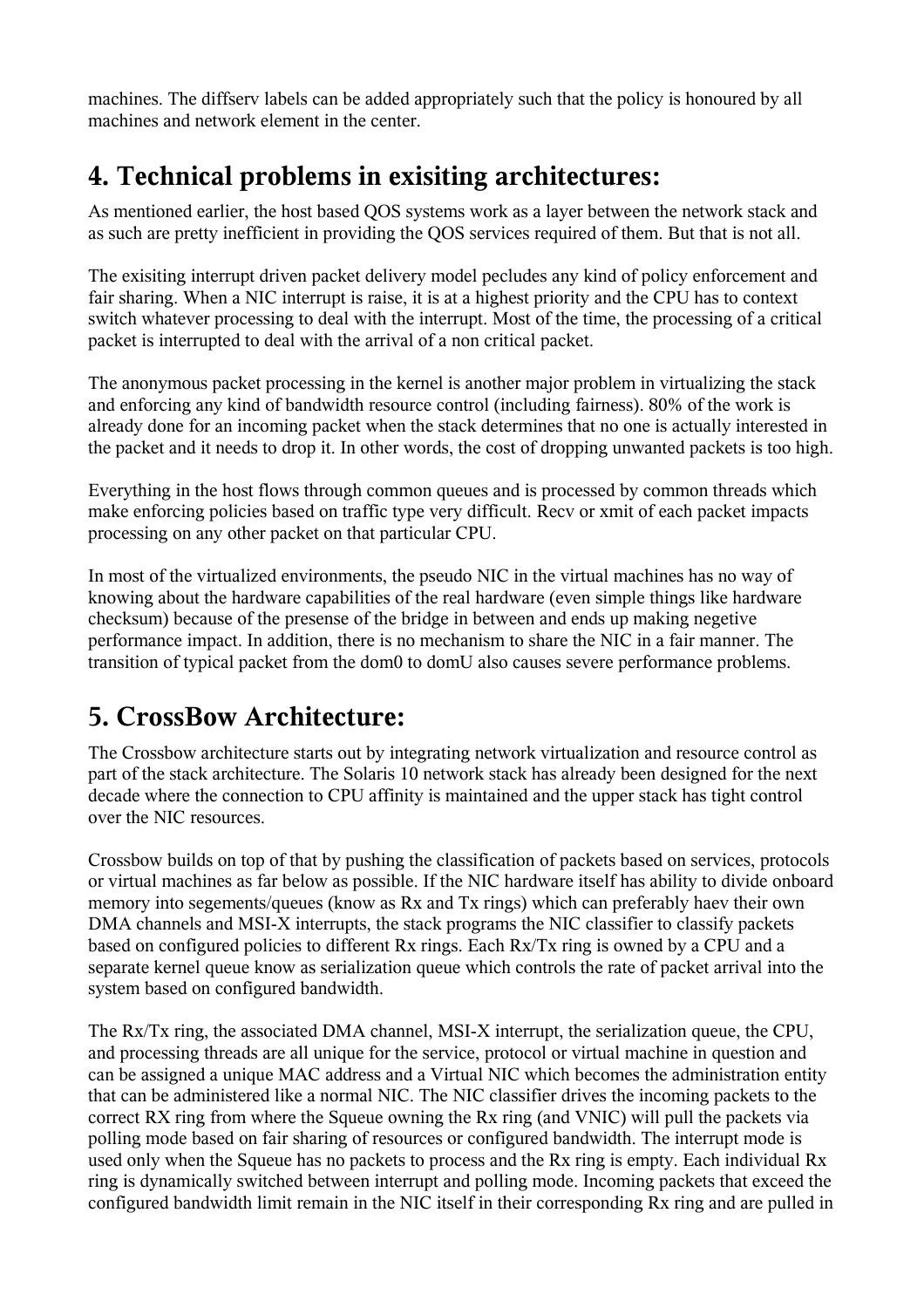the system only when they are ready to be processed.

The creation of an administrative entity (VNIC) is optional and typically associated with a virtual machine like Solaris containers, Xen or ldoms. For application or protocol based resource control, a separate data path is created to provide the isolation and resource control but a VNIC is not configured.

As mentioned above the VNIC is just an administrative entity. If the classification has already been done by the NIC to a particular Rx ring, the packets as delivered directly to IP layer by means of function calls when Rx ring is interrupt mode or the squeue residing in IP layer pulls the packet chain directly from the Rx ring when in the polling mode. In essence, the entire data link layer is bypassed resulting in improved performance and lower latencies. If the VNIC is placed in promiscous mode, the data link bypass is abandoned and the Rx ring delivers packets via the VNIC layer which creates a copy of the packet for promiscous stream. Similarly, in polling mode, the squeues poll entry point are changed to point at VNIC which is turns pulls the packets from Rx rings, makes a copy and then gives the chain to the Squeue poll thread.

The entire layered architecture is built on function pointers know as 'upcall\_func' and 'downcall\_func' with corresponding 'upcall\_arg' and 'downcall\_arg' for context. Every layer provides a pointer of its recv function as 'upcall func' and a context as 'upcall arg' to the layer below. Similarly, every layer provides pointer to its transmit function as 'downcall\_func' and a context cookie as 'downcall\_arg' to layer above. This is how the packet path is constructed. Any layer can short circuit itself out by providing the 'upcall func' and 'upcall arg' of the layer above to layer below (and same for transmit side if needed). All context cookies for a layer work on reference based system when each layer pointed to it gets a reference and ensure that data structures don't get freed till all references are dropped.

In case, the NIC hardware does not have classification capability (unlikely since most of intel, broadcom and SUN 1Gb NICs and pretty much all 10Gb NICs shipping for past several years have this capability) or have run out of the classification capability, the architecture provides a classification capability in the mac layer and employs soft rings which are similar to functionality as NIC hardware classifier and RX rings. The NIC hardware layer coupled with lower MAC layer and soft rings are termed as 'Pseudo Hardware layer'. A request by administartor to create a new VNIC or flow will always return successful from the pseudo hardware layer. The pseudo hardware layer manages the hardware and software classification capability and Rx rings and soft rings transparently from upper layers.

### **6. Crossbow layers, data structures and packet flow:**

Its easier to illustrate this with 2 flows. The first one is for IP addr = a.b.c.d && TCP and it goes through normal path via Upper dls etc. This is under the assumption that either snoop (or someone else in DLS) is interested in this flow and we can't bypass data link processing. The squeue poll function in this case is dls poll ring and argument is dls impl t.

The 2nd flow is for IP addr = m.n.o.p && port = 80 && TCP which is unique and no one is interested in snooping it. In this case, the dls layer allows itself to be pypassed by setting the upcall func and upcall arg for soft ring/Rx rings to directly call into IP. The squeue is directly polling the H/W Rx ring in this case.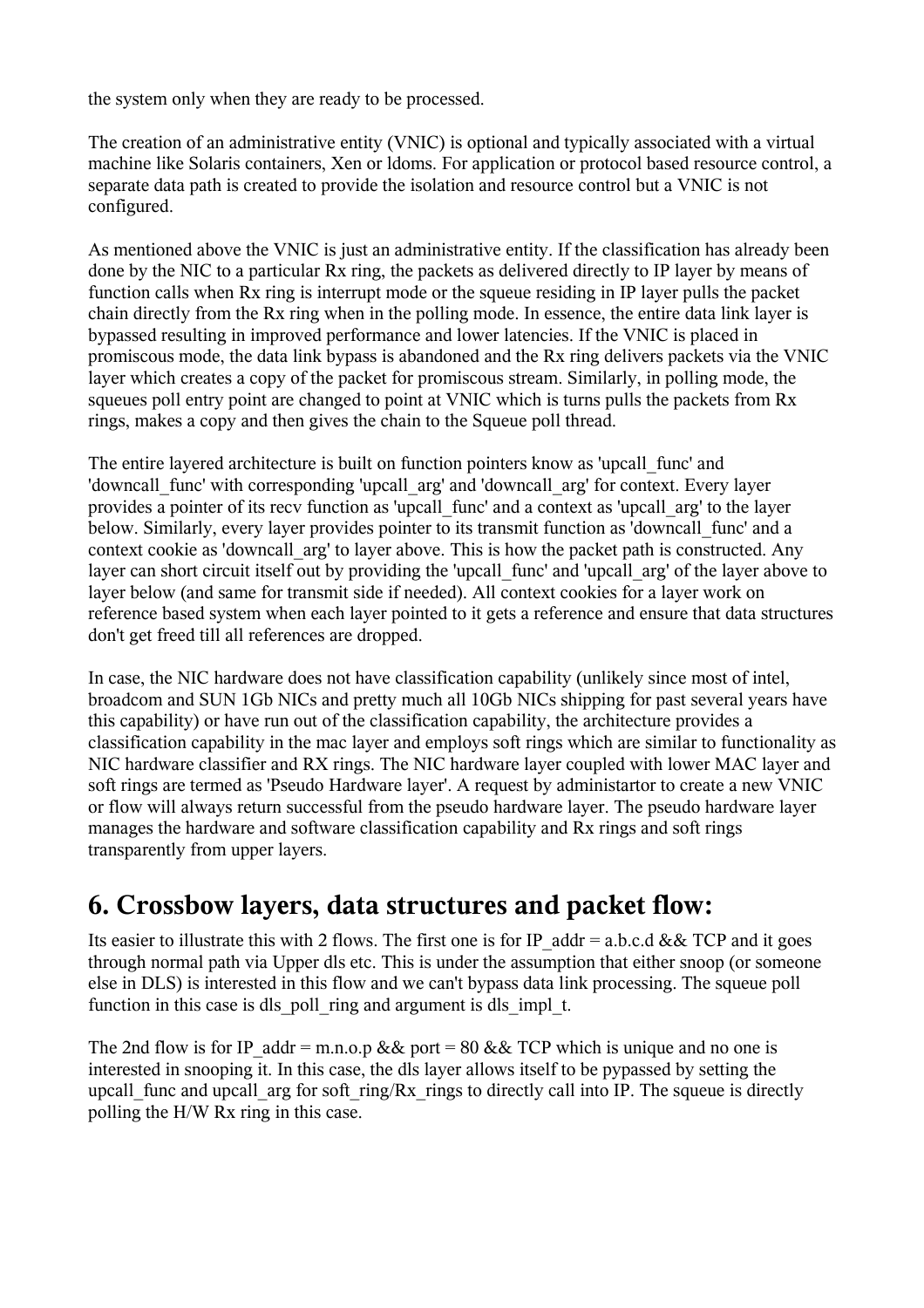

H/W FLOW CLASSIER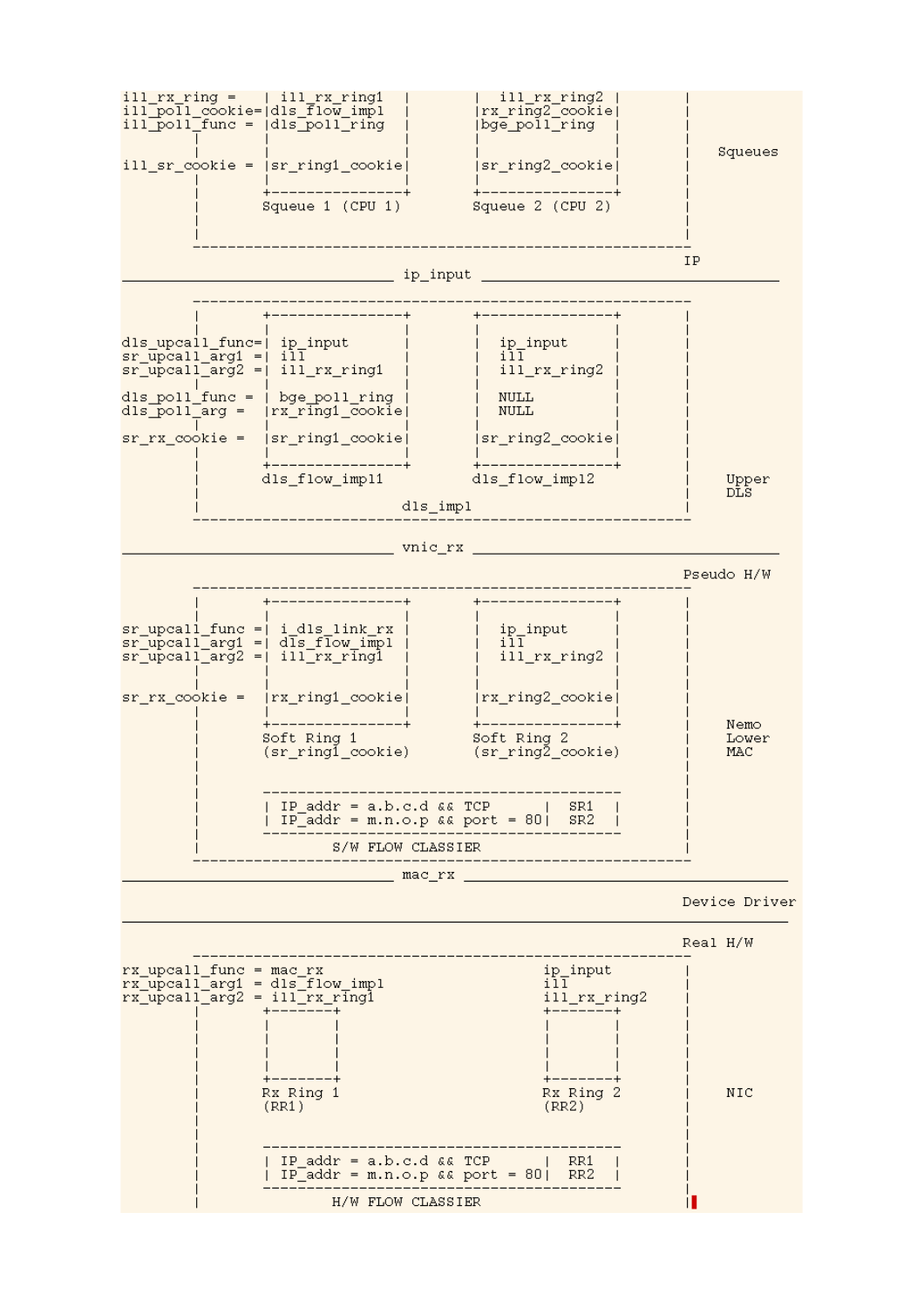#### **7. The administrative model:**

Crossbow introduces a new command called 'netrcm' and further augments 'dladm' which was introduced as part of the new high performance device driver framework (GLDv3) in Solaris 10.

'dladm (1M)' - This is primarily used to create, modify and destroy VNIC based on mac or IP addresses. The created VNIC is visible and managed by ifconfig just like any otehr NIC and can get its IP address assigned via DHCP if necessary.

The examples below can illustrate this better:

```
 Example 1: Configuring VNICs
     To create two VNICs interfaces with vinc-ids 1 and 2
     over a single physical device bge0, enter the following com-
     mands:
     # dladm create-vnic -d bge0 1
     # dladm create-vnic -d bge0 2
    The new links will be called vnic1 and vnic2.
     Example 2: Configuring VNICs and allocating bandwidth & priority
     To create two VNIC interfaces with vinc-ids 1 and 2
     over a single physical device bge0 and make vnic1 a higher
     priority VNIC using factory assigned MAC address with guarantee 
     to use upto 90% of the bandwidth and vnic2 having a lower priority 
     with a random MAC address and a hard limit of 100Mbps:
     # dladm create-vnic -d bge0 -m factory -b 90% -G -p high 1
     # dladm create-vnic -d bge0 -m random -b 100M -L -p low 2 
     Example 3: Configure a VNIC by choosing a factory MAC address
     To create a VNIC interface with vinc-id 1 by first
     listing the factory available MAC address and then using one
     of them:
     # dladm show-dev -d bge0 -m
     bge0 
            link: up speed: 1000 Mbps duplex: full
     MAC addresses:
slot-ident Address In Use<br>1 0:e0:81:27:d4:47 Yes
1 0:e0:81:27:d4:47 Yes<br>2 8:0:20:fe:4e:a5 No
2 8:0:20:fe:4e:a5
     # dladm create-vnic -d bge0 -m factory -n 2 1
     # dladm show-dev -d bge0
     bge0 
            link: up speed: 1000 Mbps duplex: full
     MAC addresses:
slot-ident Address In Use
1 0:e0:81:27:d4:47 Yes
2 8:0:20:fe:4e:a5 Yes
```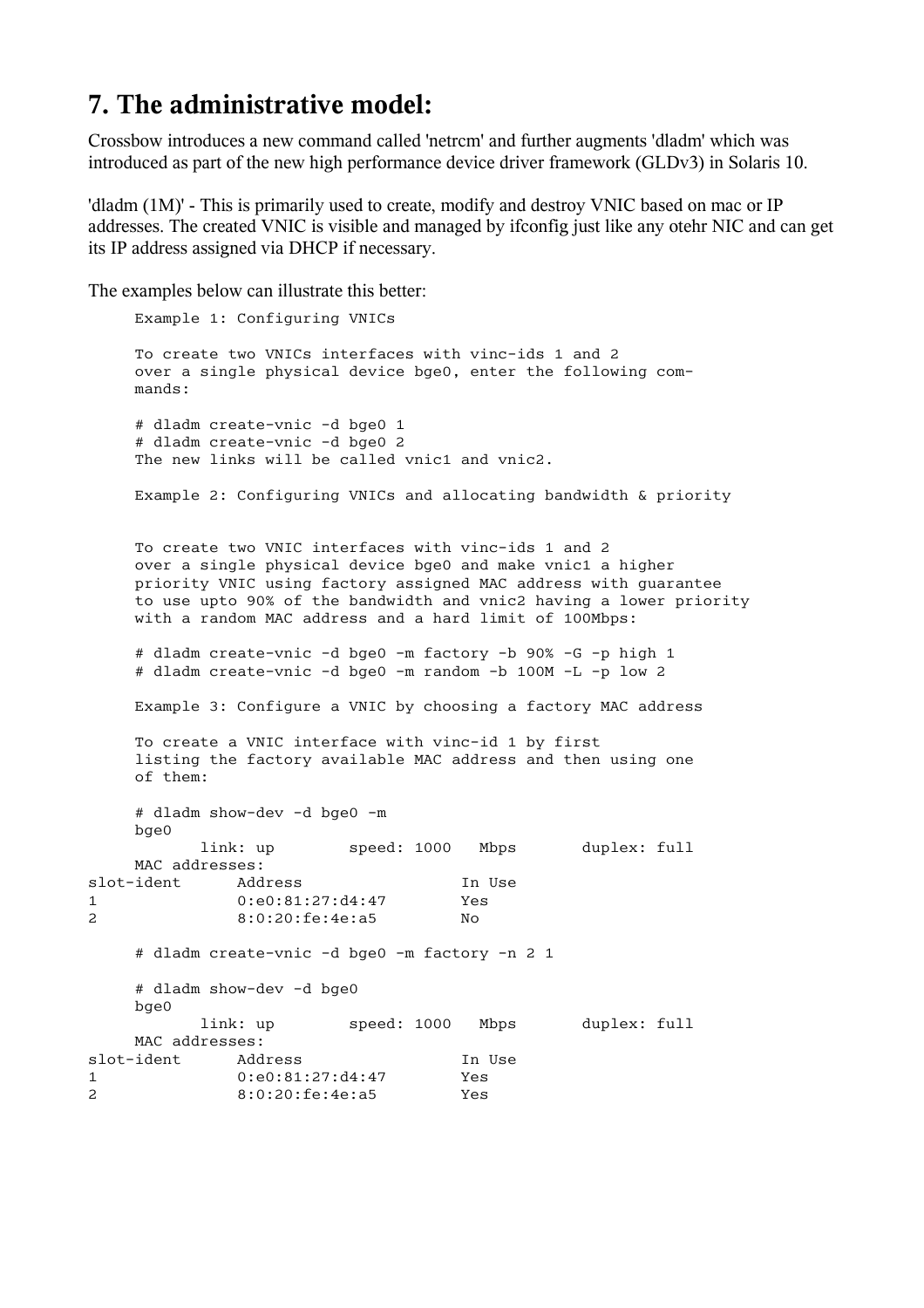Example 4: Configuring VNICs sharing a MAC address To create two VNICs with vnic-id 1 and 2 by first listing the available factory assigned MAC addresses and then picking one that will be shared by the newly created VNICs # dladm show-dev -d bge0 -m bge0 link: up speed: 1000 Mbps duplex: full MAC addresses: slot-ident Address In Use 1 0:e0:81:27:d4:47 Yes 2 8:0:20:fe:4e:a5 No # dladm create-vnic -d bge0 -m shared -n 2 1 # dladm create-vnic -d bge0 -m shared -n 2 2 Example 5: Creating a VNIC with user specified MAC address To create a VNIC with vnic-id 1 by providing a user specified mac address # dladm create-vnic -d bge0 -m 8:0:20:fe:4e:b8

'netrcm (1M)' - This command is primarily used to provide isolation and private resources to an application traffic or protocol. In addition, we can also configure bandwidth limits and guarantees for the flows. Again some example can illustrate the usage better:

 Example 1: Create a policy around mission critical port 443 traffic which is https service. To create a policy around inbound https traffic on a https server so that https gets it dedicated NIC hardware and kernel TCP/IP resources. The policy-id specified is https-1 which is used to later modify of delete the policy. # netrcm add-policy -d bge0 -H transport = TCP local port = 443 https-1 Example 2: Modify an existing policy to add bandwidth resource control To modify https-1 policy to add bandwidth control and give it a high priority # netrcm modify-policy -d bge0 -b 90% -G -p high https-1 Example 3: Limit the bandwidth usage of UDP protocol To create a policy for UDP protocol so that it can not consume more than 10% of available bandwidth. The policy-id is called limit-udp-1. # netrcm add-policy -d bge0 -b 90% -L -p low limit-udp-1